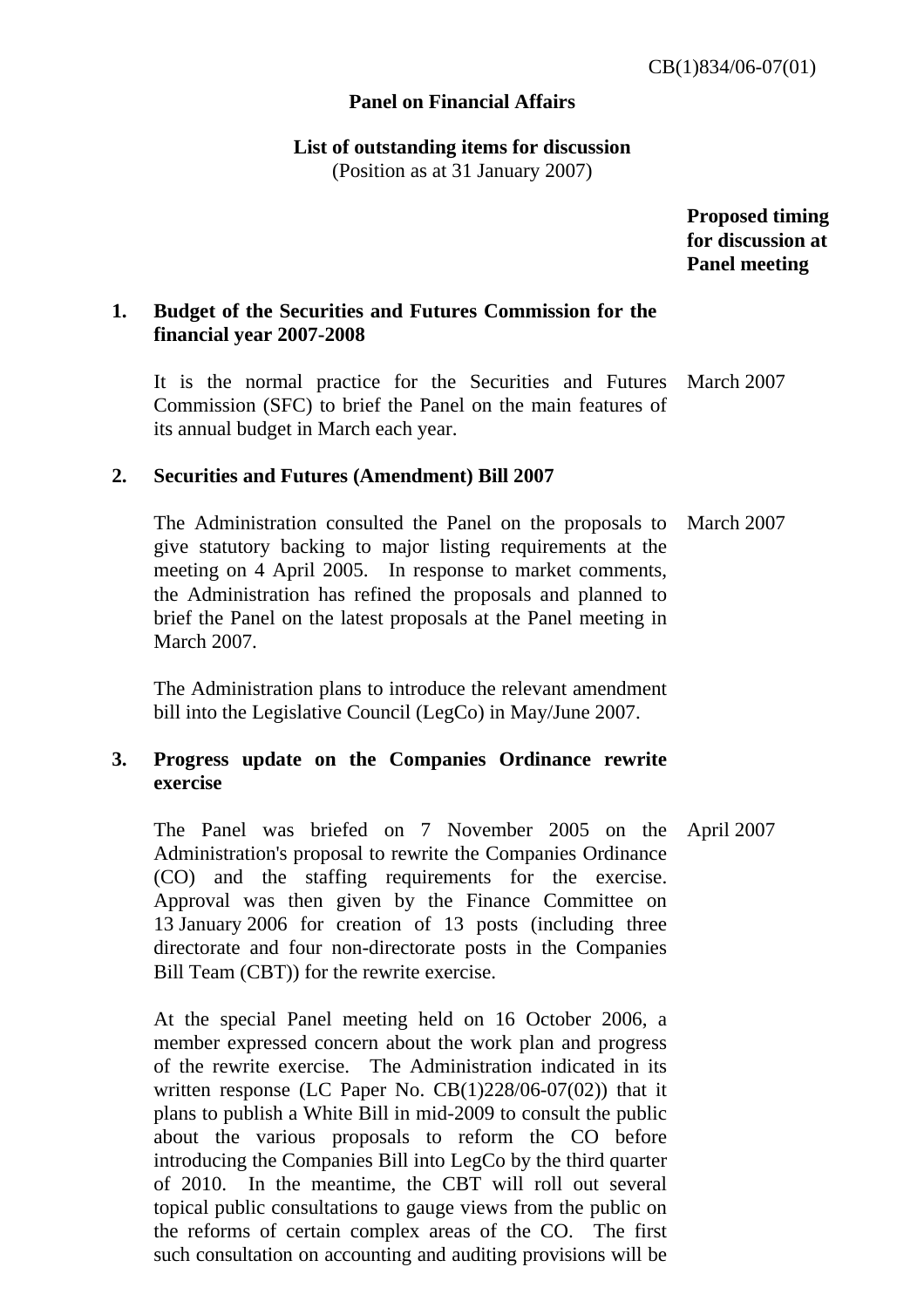launched in the first quarter of 2007.

 The Administration proposes to update the Panel on the progress of the CO rewrite exercise at the Panel meeting in April 2007.

# **4. Impact of banks' branch closure and fee-charging on the public**

 When the impact of banks' branch closure on the public was discussed at the Panel meeting on 3 July 2006, the Panel requested the Hong Kong Association of Banks (HKAB) and the Administration to explore, in collaboration with other parties concerned, feasible measures for provision of basic banking services to the public in various districts, taking into account the suggestions and views expressed by members at the meeting. To follow up the discussion of the subject as well as members' concern about the impact of banks charging fees for inactive accounts and low-balance accounts on the public, the Panel initially agreed to invite HKAB, the Administration and the Consumer Council to attend a meeting to be held in December 2006. April 2007

 At the Panel meeting held on 6 November 2006, members noted and agreed to the request of HKAB (LC Paper No.  $CB(1)181/06-07(01)$  to defer the meeting previously proposed to be held in December 2006 to allow more time for HKAB to discuss with the parties concerned on the various recommendations of its Task Force. Hon Emily LAU suggested that HKAB be invited to attend the Panel meeting scheduled for 5 January 2007. In HKAB's written reply dated 24 November 2006 (LC Paper No. CB(1)390/06-07(01)), HKAB provided an update on measures to improve access to basic banking services as well as information on fees levied on inactive accounts and low-balance accounts. HKAB however proposed that instead of attending the Panel meeting on 5 January 2007, it would approach the Panel in January 2007 to firm up details of the meeting arrangement in the second quarter of 2007.

 At the Panel meeting on 5 January 2007, members noted and agreed to HKAB's proposal to meet with the Panel at the regular meeting scheduled for 2 April 2007 for discussion of the subject.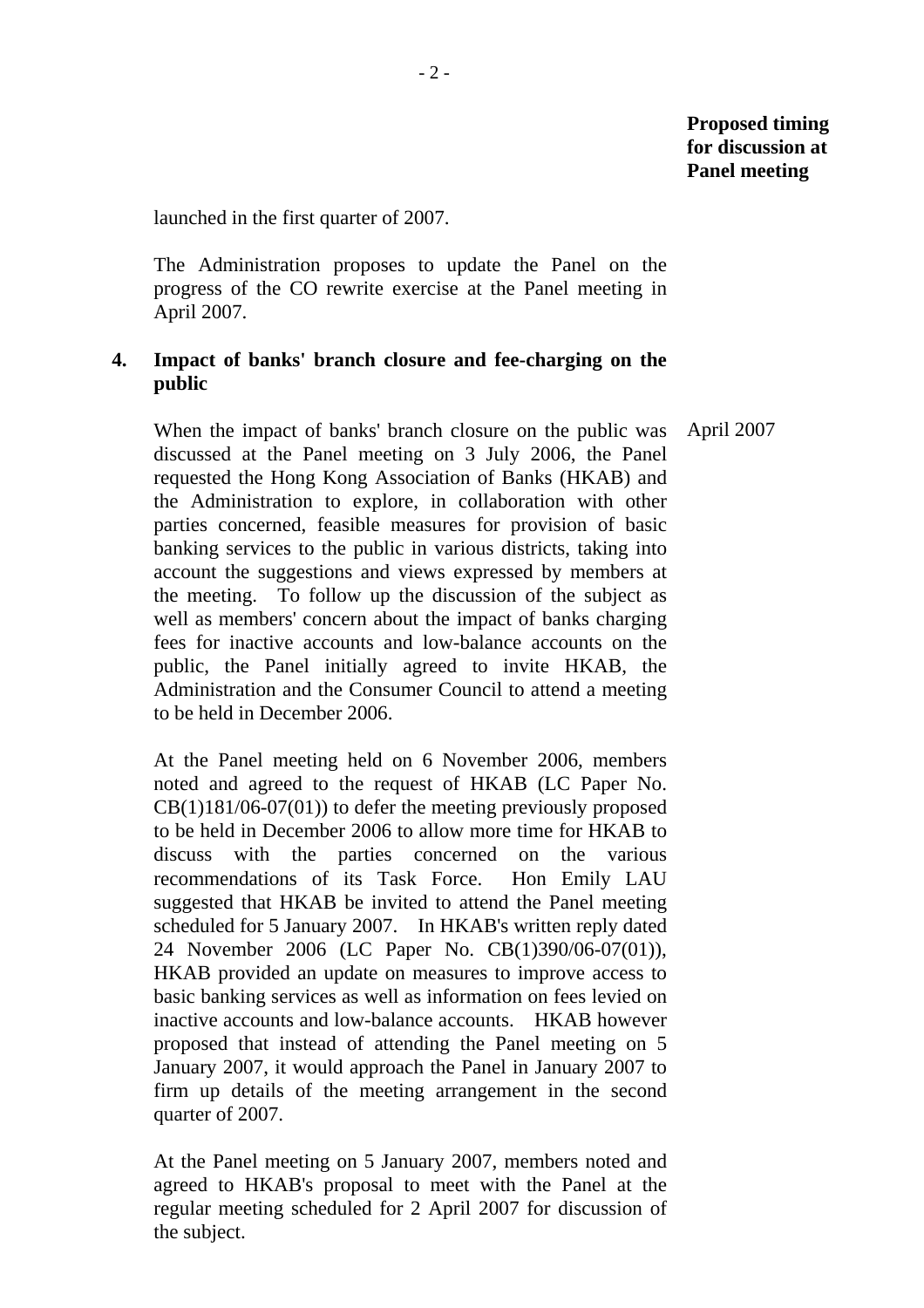# **Proposed timing for discussion at Panel meeting**

### **5. Briefing on the work of the Hong Kong Monetary Authority**

 The Chief Executive of the Hong Kong Monetary Authority (CE/HKMA) briefs the Panel on the work of HKMA on a regular basis. The briefings are normally held in February, May and November each year. The next briefing will be held in May 2007. May 2007

# **6. Proposed amendments to the Mandatory Provident Fund Schemes Ordinance**

 The Administration plans to consult the Panel on its proposals May 2007 to amend the Mandatory Provident Fund Schemes Ordinance (Cap. 485) to improve the operation of the Mandatory Provident Fund (MPF) system and to enhance the regulation of the MPF schemes.

 The Administration plans to introduce the relevant amendment bill into LegCo before July 2007.

# **7. Briefing by the Financial Secretary on Hong Kong's latest overall economic situation**

 The Panel has invited FS to brief the Panel and all other LegCo June 2007 Members on macro-economic issues on a periodic basis since mid-1999. The briefings are normally held in June and December each year. The next briefing will be held in June 2007.

# **8. Progress of the work of the Financial Reporting Council**

 Following the enactment of the Financial Reporting Council June 2007 Ordinance on 13 July 2006, the Administration has embarked on the preparatory work for the establishment of Financial Reporting Council (FRC). As pointed out by the Administration in the information paper for the special Panel meeting on 16 October 2006 (LC Paper No.  $CB(1)41/06-07(01)$ , it expects FRC to begin operation formally in early 2007.

 The Administration proposes to update the Panel on the work of the FRC at the Panel meeting in June 2007.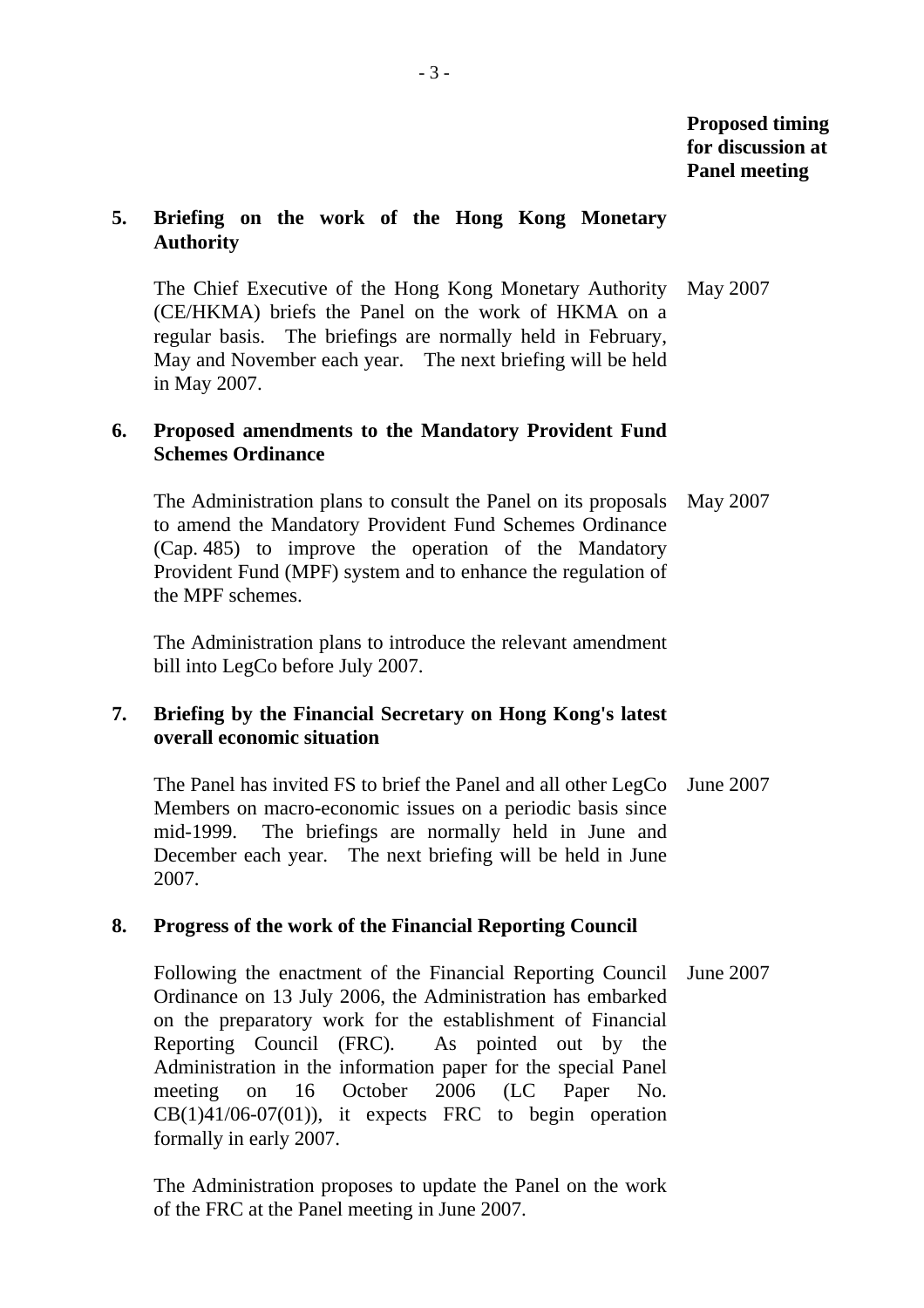**Proposed timing for discussion at Panel meeting** 

# **9. Conflict of interest issue involved in and after the listing of The Link Real Estate Investment Trust (The Link REIT)**

 The Panel discussed the above subject at its meetings on 14 December 2005 and 3 April 2006. On both occasions, Mr Paul CHENG, Chairman of the Board of Directors of The Link Management Limited (The Link), indicated in his written reply that due to other commitments, he was unable to attend the meeting.

 The Panel agreed on 3 July 2006 that Mr Paul CHENG and the Administration should be invited again to a meeting of the Panel to discuss the relevant issues to ascertain whether conflict of interests were involved in Mr Paul CHENG's two roles, i.e. the Chairman of the Board of Directors of The Link as well as a Senior Advisor to Deutsche Bank. Mr CHENG indicated in his written response dated 31 August 2006 that since he had already provided detailed answers, he did not feel that his attendance to be necessary, and that he was declining the Panel's invitation as a matter of principle, and not out of being disrespectful.

 At the Panel meeting on 6 November 2006, the motion proposed by Hon James TO that Mr Paul CHENG be invited again to a meeting of the Panel was negatived. However, another motion proposed by Hon James TO that Mr LEUNG Chin-man, the former Permanent Secretary for Housing, Planning and Lands (Housing), be invited to a meeting of the Panel was passed. In this connection, Mr LEUNG and other representatives of the Administration have been invited to attend the Panel meeting scheduled for 5 January 2007 and to provide written information.

 The Administration advised in its reply dated 7 December 2006 (LC Paper No. CB(1)472/06-07(02)) that it does not propose to nominate any representative to attend the Panel meeting on 5 January 2007 since it has already provided detailed responses on the subject at previous Panel meetings. Mr LEUNG Chin-man advised in his reply on the same day (LC Paper No.  $CB(1)472/06-07(03)$  that he cannot attend the Panel meeting on 5 January as he will be out of Hong Kong on that day. Nevertheless, Mr LEUNG has provided at the Annex to his letter a written response to the list of questions on the subject.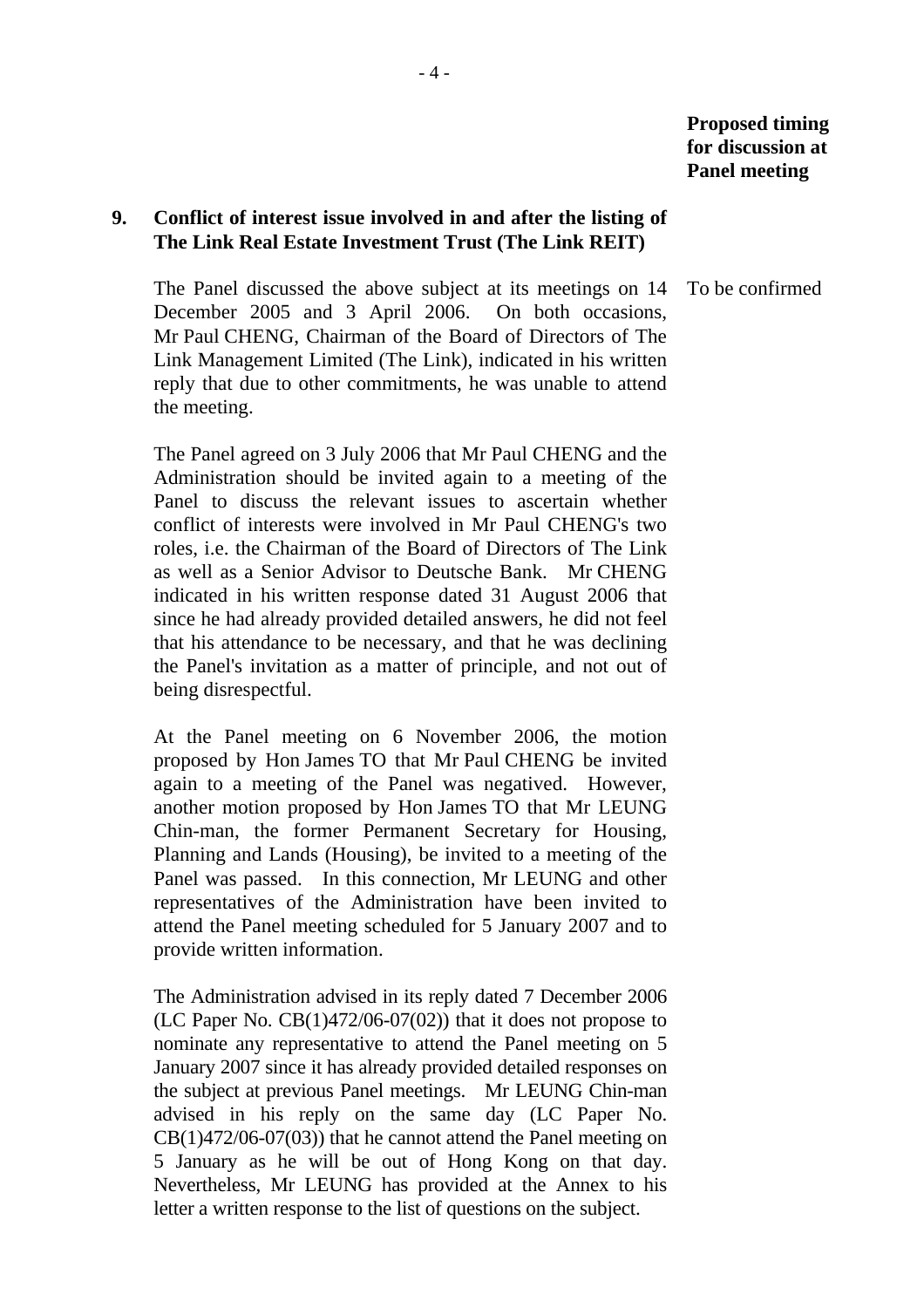**Proposed timing for discussion at Panel meeting** 

 As agreed at the Panel meeting on 14 December 2006, the Panel would invite Mr LEUNG Chin-man to attend a meeting of the Panel on a date convenient to him. At the Panel meeting on 5 January 2007, members noted that Mr LEUNG had replied that he was currently not in Hong Kong and would only be able to indicate a suitable timing for meeting with the Panel after checking his commitments upon his return in around end January 2007.

### **10. Issues relating to the listing of companies which are incorporated outside Hong Kong**

 At the Panel meeting held on 14 December 2006, Hon James TO drew the Panel's attention to a key initiative under the Strategic Plan for 2007-2009 announced by the Hong Kong Exchanges and Clearing Limited (HKEx) which seeks to open the equity listing regime to issuers from a broader range of overseas jurisdictions than at present. Mr TO had also referred to recent press report about the Memorandum of Understanding between HKEx and Kazakhstan regarding possible listing arrangements for Kazakhstan enterprises in Hong Kong. The Panel agreed with Hon James TO's suggestion to invited the Administration/HKEx to provide more information on the proposal for opening the equity listing regime, and if practicable, to brief members on the subject at the next regular meeting on 5 January 2007. To be confirmed

 In the Administration's reply dated 22 December 2006(LC Paper No.  $CB(1)589/06-07(02)$ , it advised that the proposal was still under consideration by HKEx and SFC and that it would be premature to discuss the proposal at the Panel meeting on 5 January 2007. HKEx will nevertheless provide a paper for members' information in the first quarter of 2007.

#### **11. Consultation on reform to broaden the tax base**

 When the Panel was briefed on the "Consultation on reform to broaden the tax base" at its special meeting on 18 July 2006, Members noted that the Administration embarked on a nine-month public consultation on the proposal to broaden the tax base on the same day, including the proposed framework for introduction of a Goods and Services Tax (GST). The views and concerns expressed by Members at the special meeting were forwarded to the Administration for To be confirmed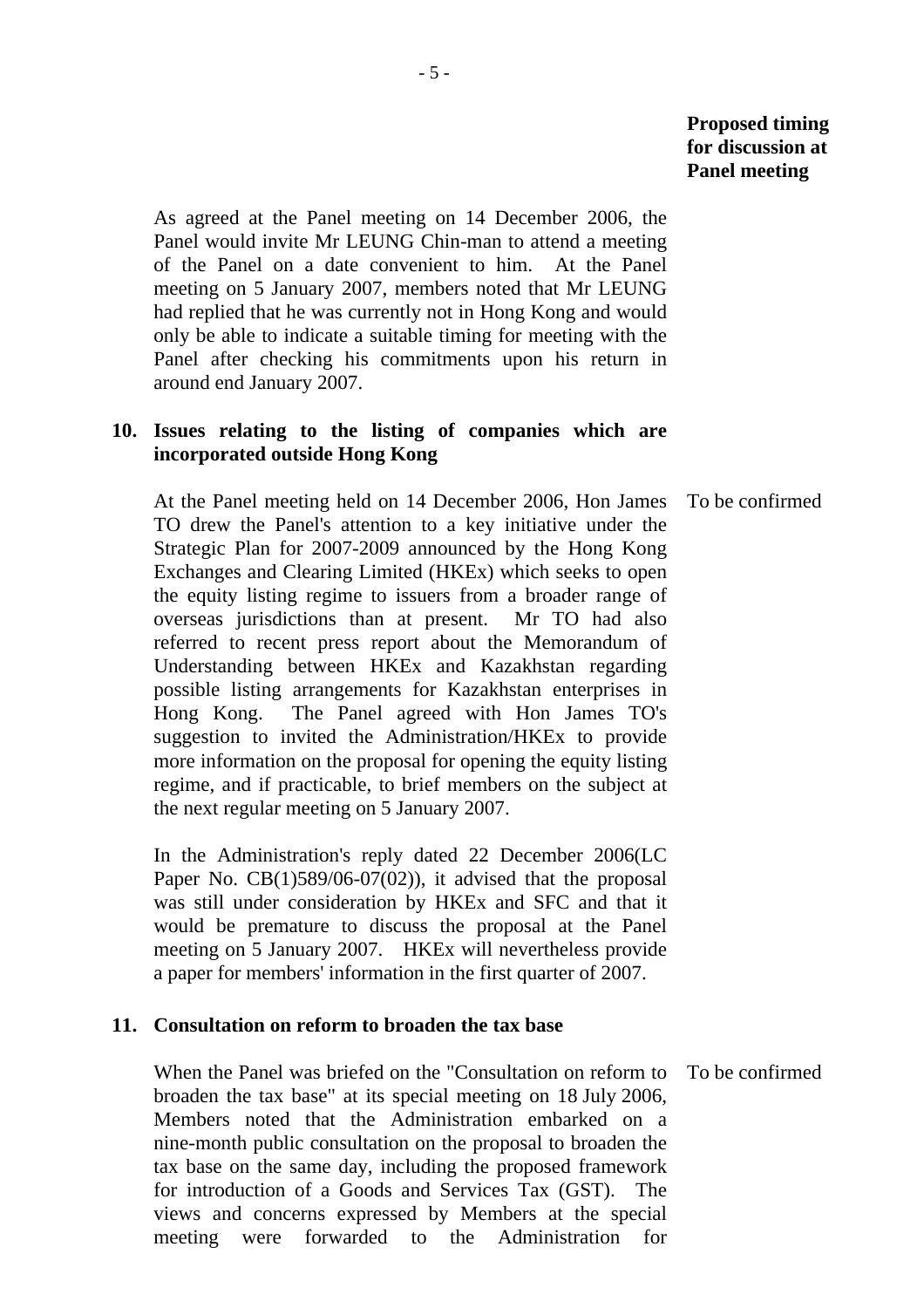consideration and written response. The Administration's written response was issued to members vide LC Paper No. CB(1)2319/05-06(02) on 9 October 2006. Moreover, the list of further questions put forward by Hon SIN Chung-kai on 23 August 2006 and the Administration's written response were issued to members vide LC Paper Nos. CB(1)29/06-07(01) and (02) respectively on 11 October 2006.

 Given the complexity of the subject and the impact of GST on the public, some members suggested at the special meeting on 18 July 2006 that the subject be further discussed at meeting(s) of the Panel before the public consultation ended in March 2007.

 At the Panel meeting on 6 November 2006, FS advised that the an interim report on the public consultation would be released. The Chairman invited FS to report to the Panel on the outcome of the consultation in due course. The Administration provided a Legislative Council Brief on "Public Consultation on Tax Reform Interim Report" on 5 December 2006 (issued to members vide LC Paper No. CB(1)438/06-07). In the interim report, the Administration advised that having regard to views collected through the different channels, it is clear that the public is strongly against GST. The Administration considers that at this point in time there is insufficient public support nor are the conditions right for the introduction of GST. The Government will listen carefully and participate in public discussions, so that it can come up with a conclusion for the Government of the next term to consider when the consultation exercise ends in March 2007.

# **12. Consultancy study on the feasibility of establishing insurance Policyholders' Protection Funds in Hong Kong**

 The Administration commissioned a consultancy study on the feasibility of establishing Policyholders' Protection Funds (PPFs) in Hong Kong in late 2002 and conducted a consultation exercise from December 2003 to March 2004 to invite public views on whether and how PPFs should be introduced in Hong Kong.

 At the Panel meeting on 1 March 2004, members were briefed on the findings of the consultancy study and proposed PPF options. The Administration undertook to consult the Panel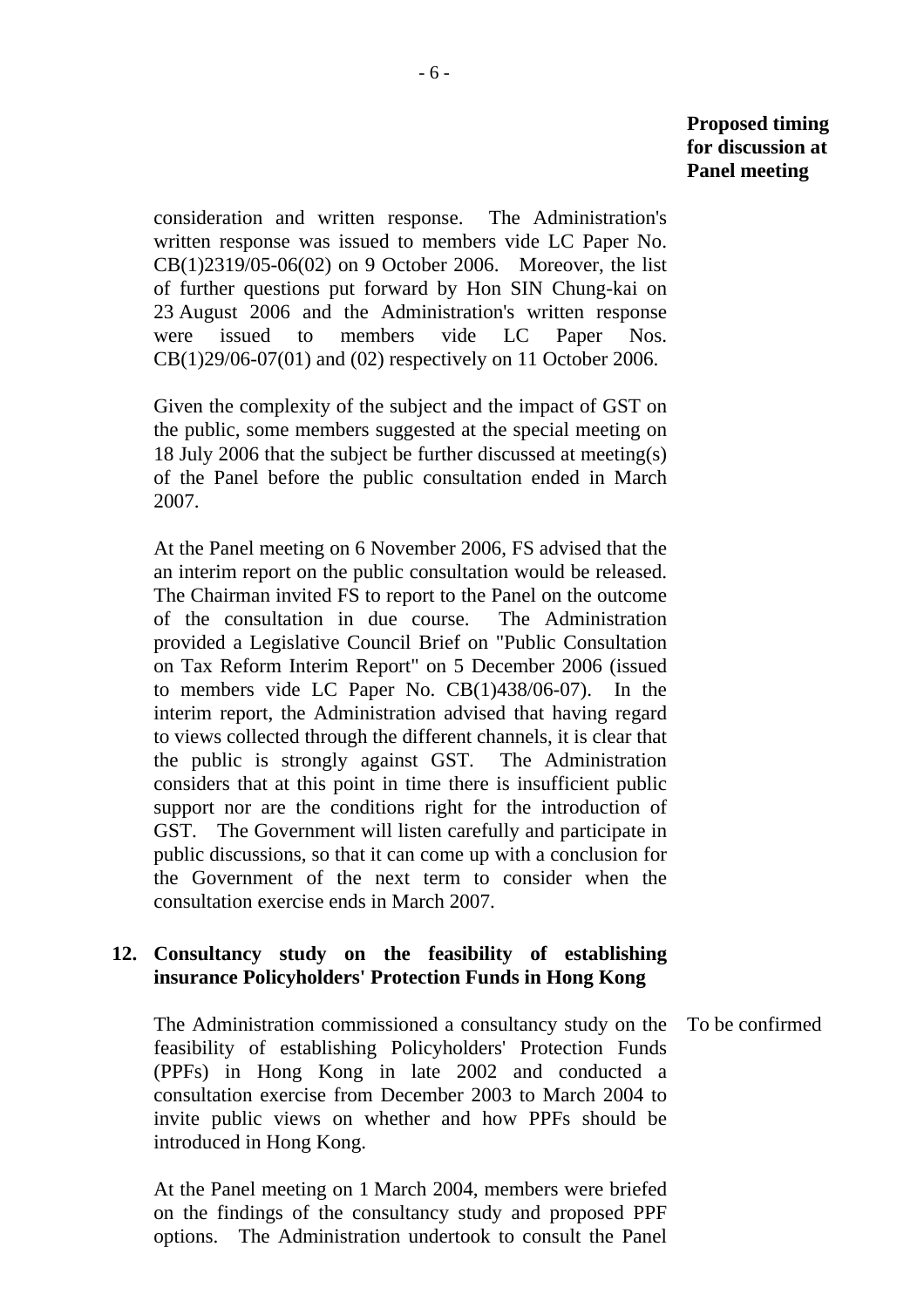on the way forward after the public consultation exercise.

 As advised by the Administration on 3 November 2006, the consultant has produced a draft final report containing an analysis of outcome derived from the public consultation exercise together with recommendations on the feasibility of introducing PPFs in Hong Kong. The Administration will map out a way forward taking into account latest international insurance regulatory developments and the growing popularity of investment-linked insurance products. The consultancy study is expected to complete in 2007-08.

### **13. Consultancy study on the supervisory framework of the assets of long term insurers in Hong Kong**

 In October 2003, the Administration commissioned the consultancy study to examine the effectiveness of the current supervisory framework and to assess the need for further enhancement of the current framework for the protection of policyholders in Hong Kong.

 As advised by the Administration on 3 November 2006, the consultant has produced a series of reports covering areas such as study framework, review of the long term assets supervisory framework, preliminary options for establishing the long term assets valuation framework and safeguarding mechanism, public consultation strategy, etc. In view of an emerging international trend towards the adoption of risk based capital supervision, the Commissioner of Insurance is reviewing the need and timing for public consultation on this study. The consultancy study is expected to complete in 2007-08.

#### **14. Proposal to write off a judgement debt**

 At the Panel meeting held on 6 June 2005, members were briefed on the Administration's proposal to write off a judgement debt which was considered irrecoverable. The debt was owed to the Government by an auctioneer hired by the former Government Supplies Department to conduct commercial disposal of unserviceable or obsolete government stores and confiscated goods. Members expressed concerns about actions taken by the Administration to recover the outstanding payments from the auctioneer and details of the Administration's internal investigation on the case including To be confirmed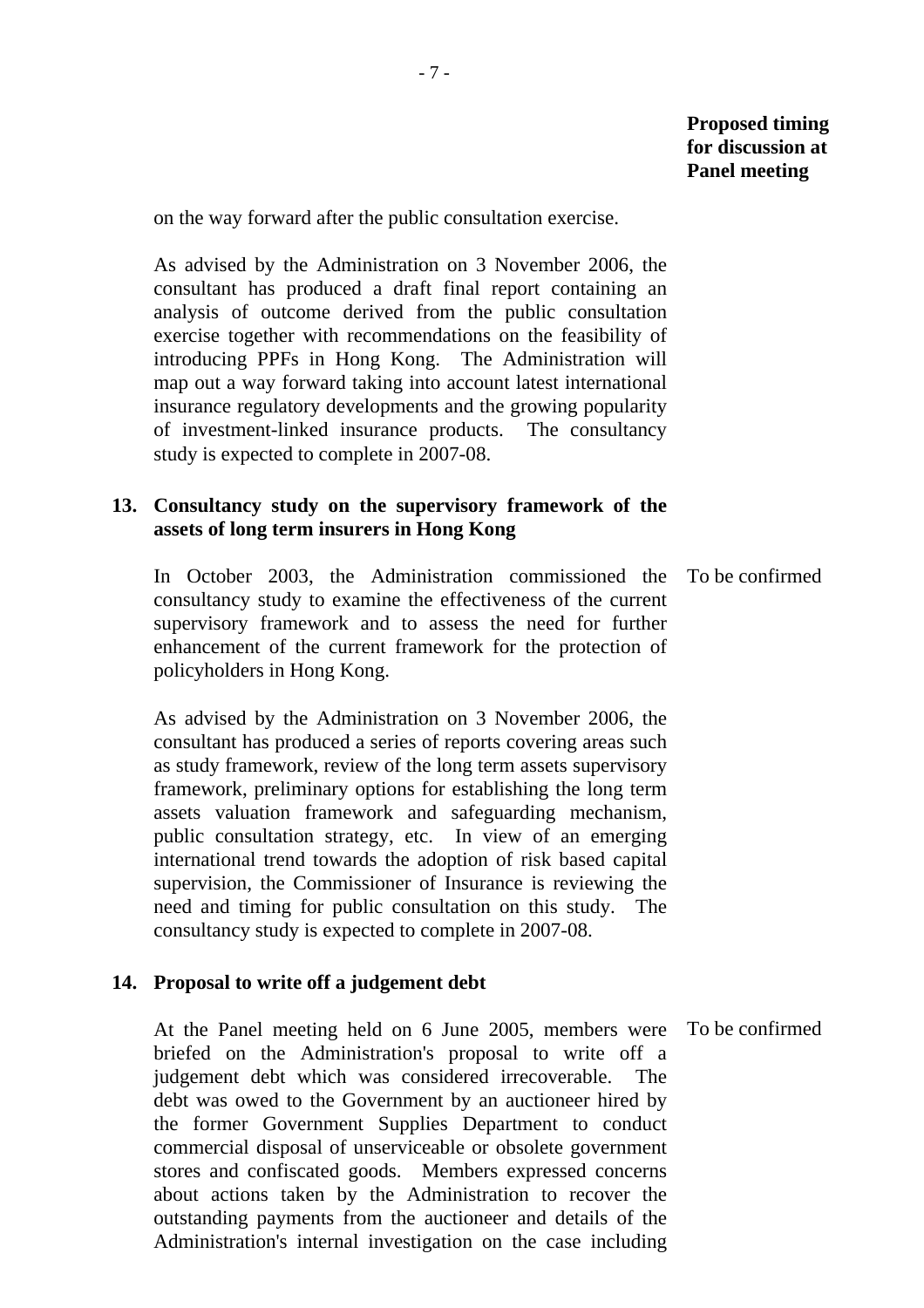the disciplinary proceedings taken against the involving civil servants. It was agreed that the Panel would further discuss the proposal in due course after the Administration had provided the supplementary information requested by members.

 As advised by the Administration on 3 November 2006, it has referred the case to the Police for investigation into whether any criminal offence was involved with regard to the auctioneer. The Administration plans to further consult the Panel on the proposal to write off the judgement debt in due course when the results of the investigation concerned are available and then seek the approval of the Finance Committee on the proposal.

### **15. Scheme for outsourcing summary bankruptcy cases**

 The purpose of the Bankruptcy (Amendment) Bill 2004 is to empower the Official Receiver to outsource debtor-petition summary bankruptcy cases to private-sector insolvency practitioners. The Bills Committee on Bankruptcy (Amendment) Bill 2004 requested the Administration to review the outsourcing scheme after implementation of the scheme. The Secretary for Financial Services and the Treasury undertook in his speech during the resumption of the Second Reading debate on the Bill at the Council meeting on 6 July 2005 that the Administration would review the outsourcing scheme 24 months after implementation of the scheme and report the outcome of the review to the LegCo. To be confirmed

 The Administration was invited to report the outcome of the review to the Panel in due course.

# **16. Briefing on the draft Companies (Amendment) Bill 2006**

 The Companies (Amendment) Bill 2006 aims to enable the To be confirmed introduction of a scripless securities market allowing securities to be issued and transferred electronically.

 As advised by the Administration on 3 November 2006, it will brief the Panel on the way forward in due course.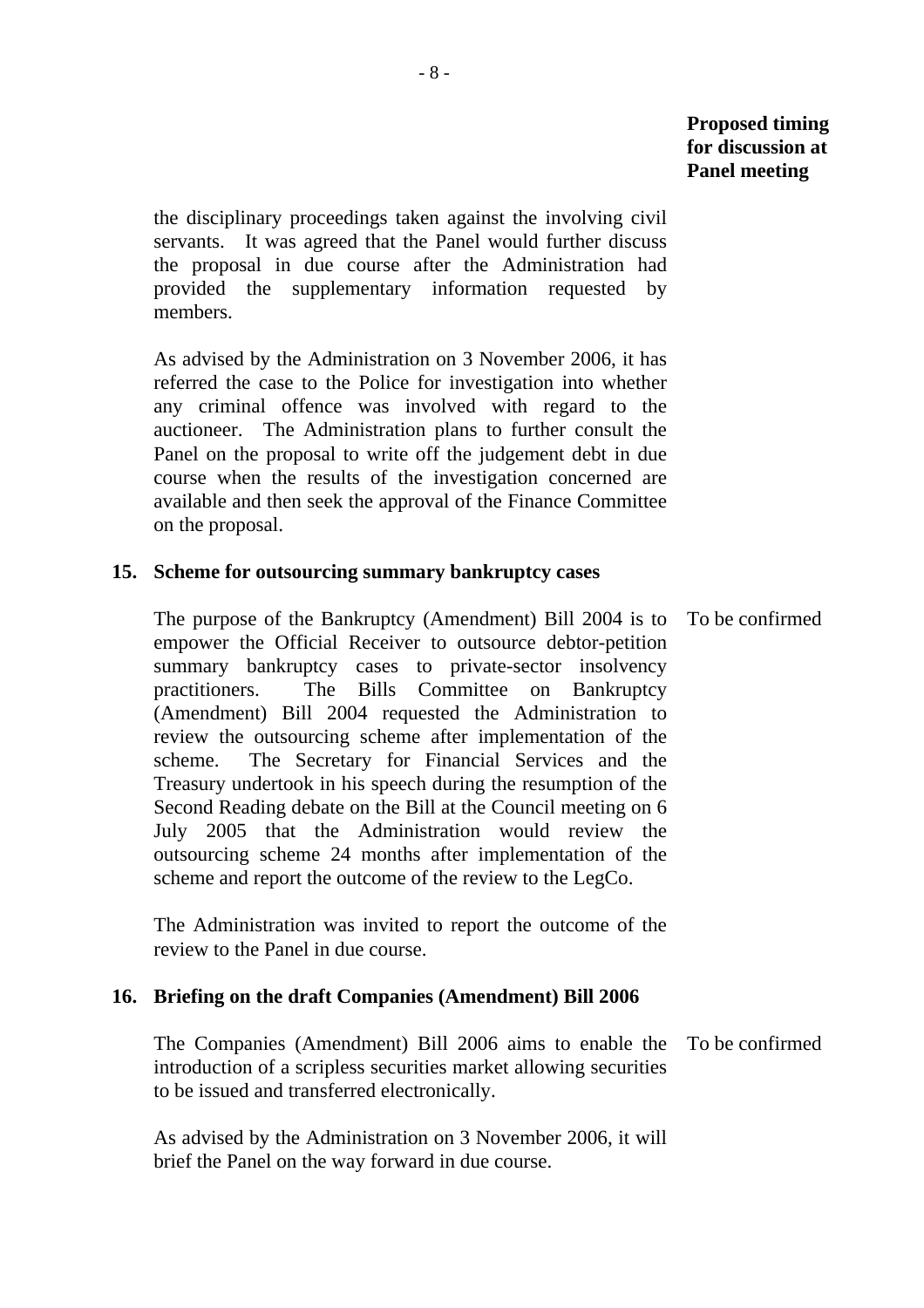#### **17. Introduction of a new category of "travel insurance agents"**

To be confirmed

 At the Panel meeting held on 4 July 2005, members were briefed on the Administration's proposal to introduce a new category of "travel insurance agents" to facilitate travel agents to be registered as insurance agents for the sale of travel insurance. The Administration was requested to give further thought to the proposal and consider how the grave concern expressed by the insurance intermediaries could be addressed.

 At the Panel meeting held on 5 December 2005, members were briefed on the progress of the proposal. Members noted that the insurance industry had accepted the proposal after further discussion with the Administration. The Administration was requested to report to the Panel on the implementation of the "travel insurance agents" registration system about one year after the implementation of the system, including information on the number and percentage of travel agents who have passed the "Travel Insurance Agents Examination" and registered under the system, and the Administration's assessment of the effectiveness of the registration system and the impact of the system on the professional standards of insurance intermediaries.

As advised by the Administration on 3 November 2006, the new category of "travel insurance agents" was successfully introduced in the summer of 2006 and over 1400 travel agents have passed the requisite qualifying examination up to mid-October 2006. The Administration will provide a progress report to the Panel in the 2007-2008 session.

# **18. Proposal on sale and outsourcing of the funding and administration of loans made to students**

 At the Panel meeting held on 5 January 2006, the Administration briefed Members on its plan to sell off the portfolio and outsource the funding and administration of non means-tested student loans to the private sector. Given the possible impact of the proposal on the students having loans under the two non-means tested loan schemes concerned, Members urged the Administration to consult the Panel on Education (Education Panel) and relevant student bodies on the proposal before reverting to the Panel.